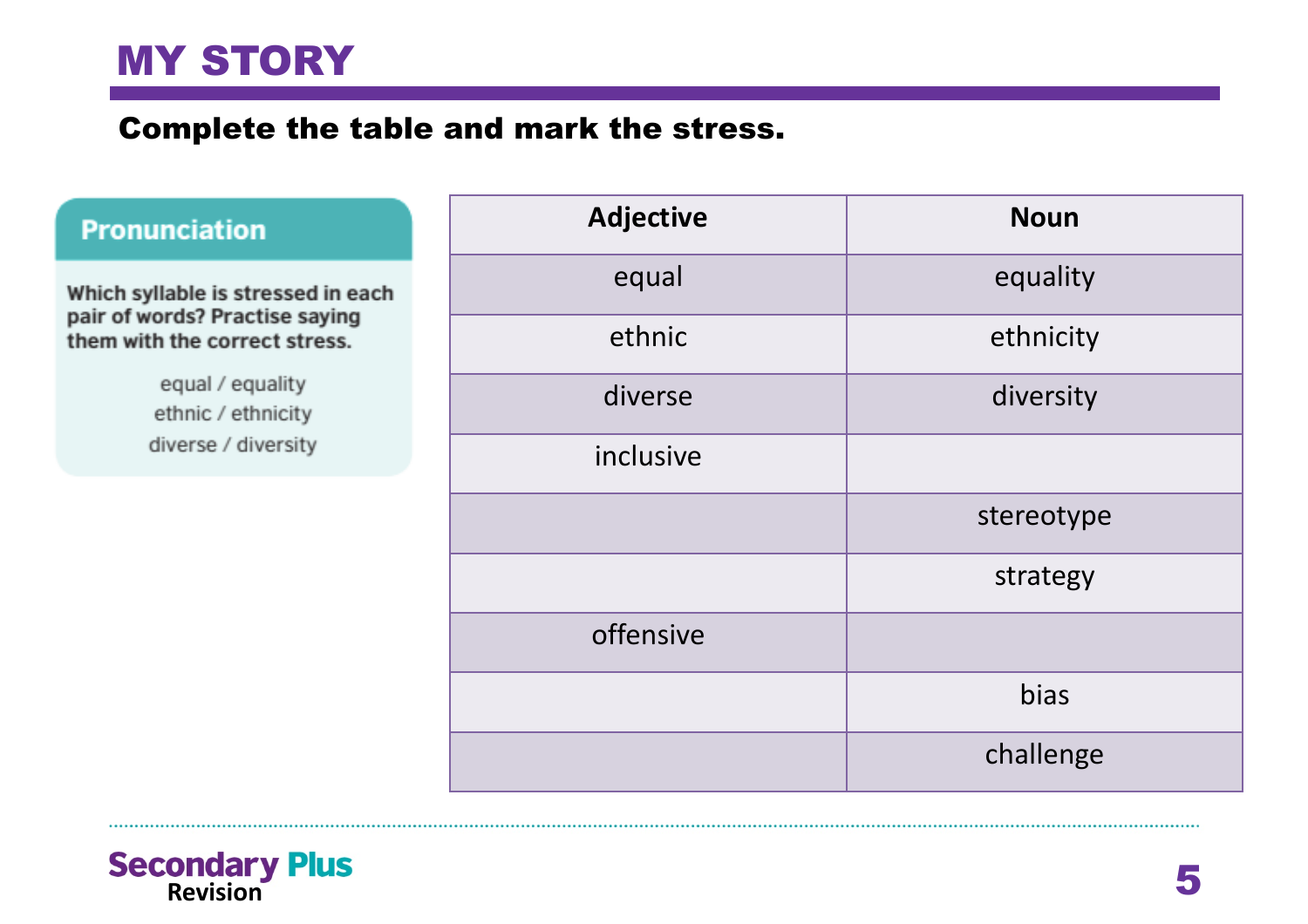#### Interview three members of the class and take notes.

| 1. | 2. | 3. |
|----|----|----|
|    |    |    |
|    |    |    |
|    |    |    |
|    |    |    |
|    |    |    |
|    |    |    |

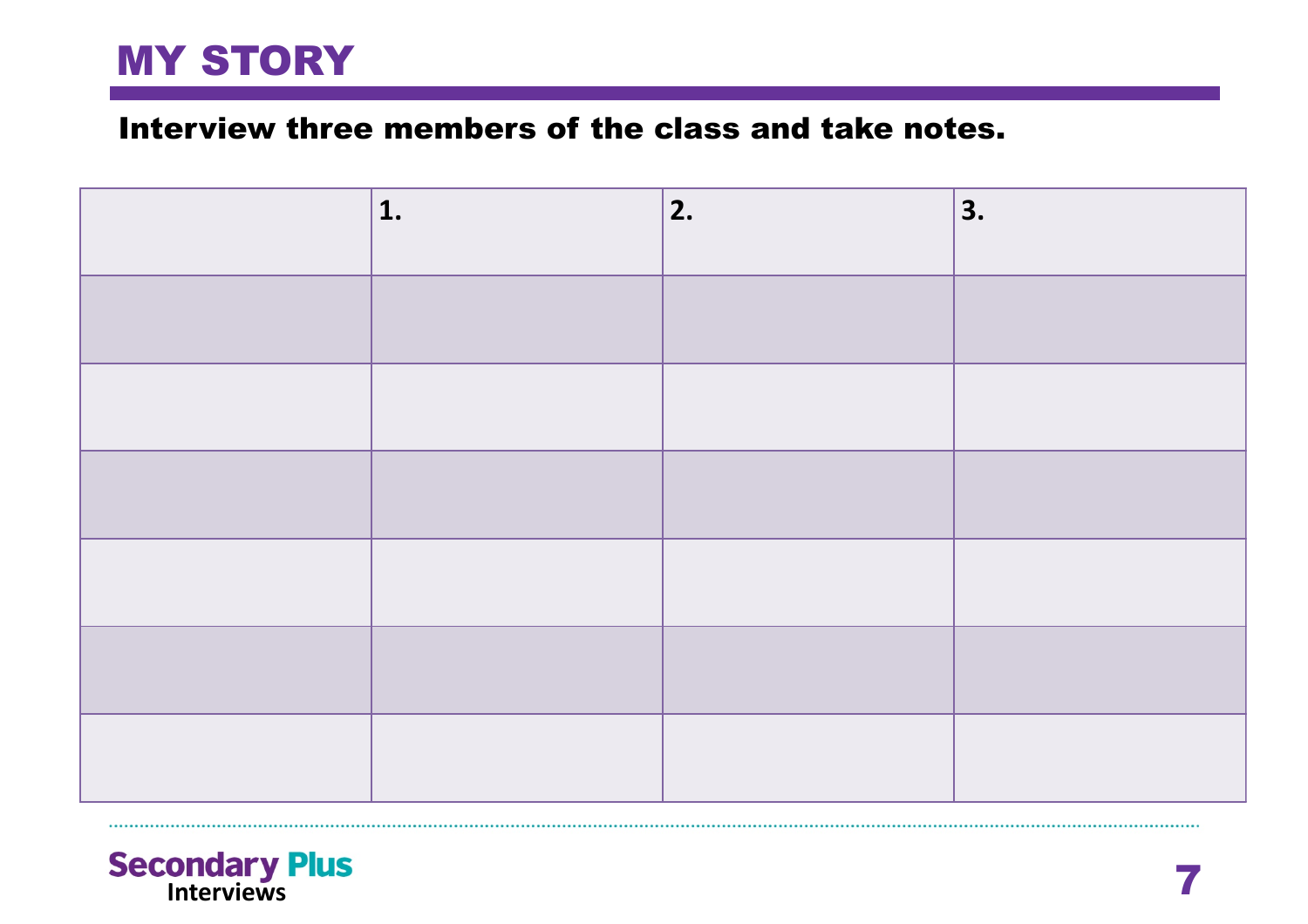### Choose six of the questions below.

- a. What do you think you should do if you see or experience discrimination in your school?
- b. Should your school be doing more to prevent discrimination? Why? What?
- c. Do you think people should avoid using the term *Third World*? Why? What should they use instead?
- d. What do you think about using words like *girl* or *dear* to talk to a woman?
- e. Why do we say *blind people* or *people with visual impairments* instead of *the blind*  nowadays?
- f. How important is inclusive language, in your opinion? Why?
- g. To what extent do you agree with the argument that everyone is prejudiced in some way? Why?
- h. Do you consider yourself to be free of bias? Why?
- i. What do you think when you see someone from a different culture? Are your ideas about that person generally fair? Why?
- j. What stereotypes of Portuguese culture and background do you think people from other cultures and backgrounds have? Are these stereotypes accurate?

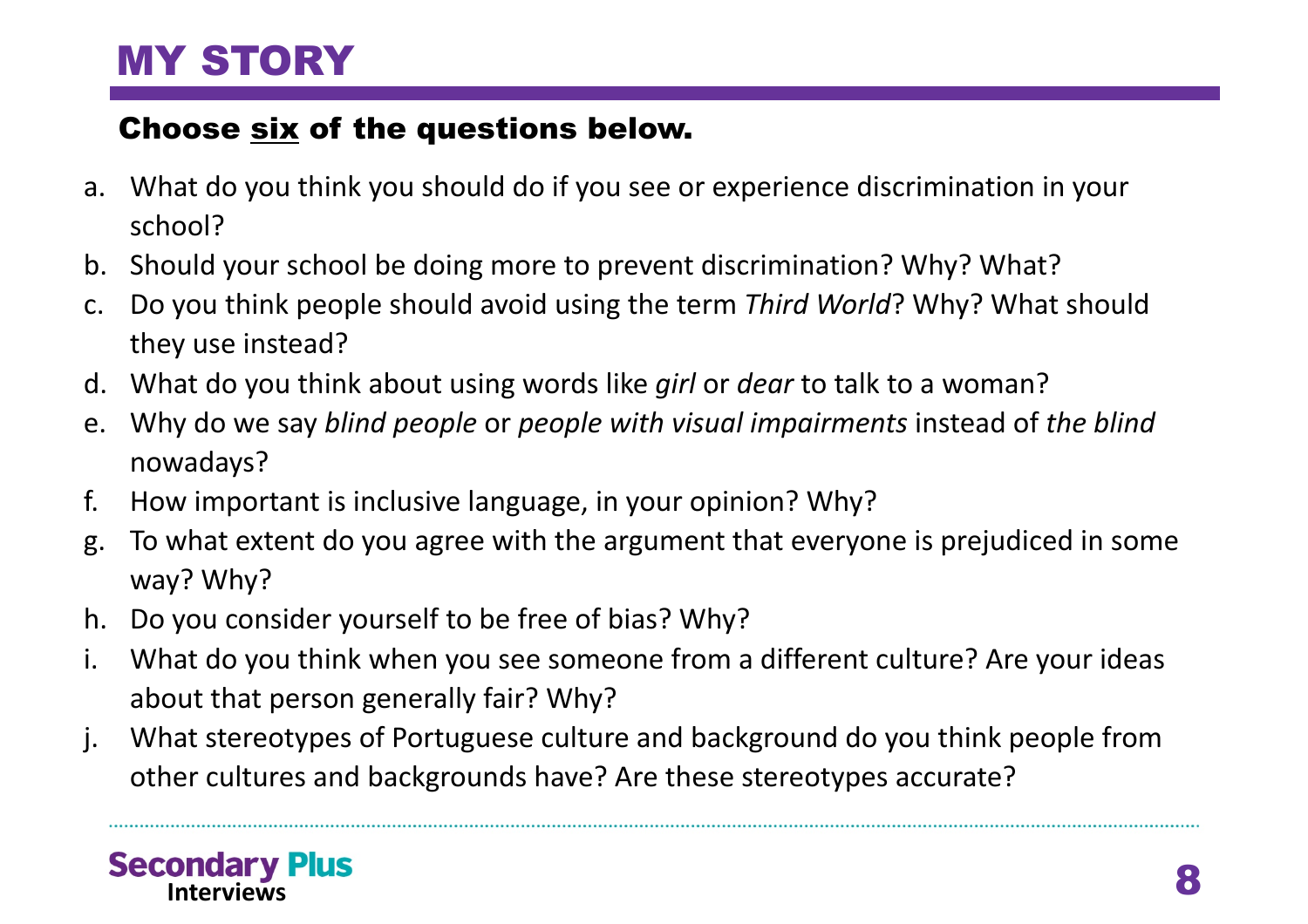### To what extent is it good or bad to be 'woke'?

| Positives of being 'woke' | Negatives of being 'woke' |
|---------------------------|---------------------------|
| 1.                        | 1.                        |
| Example/evidence:         | Example/evidence:         |
|                           |                           |
| 2.                        | 2.                        |
| Example/evidence:         | Example/evidence:         |
| 3.                        | 3.                        |
| Example/evidence:         | Example/evidence:         |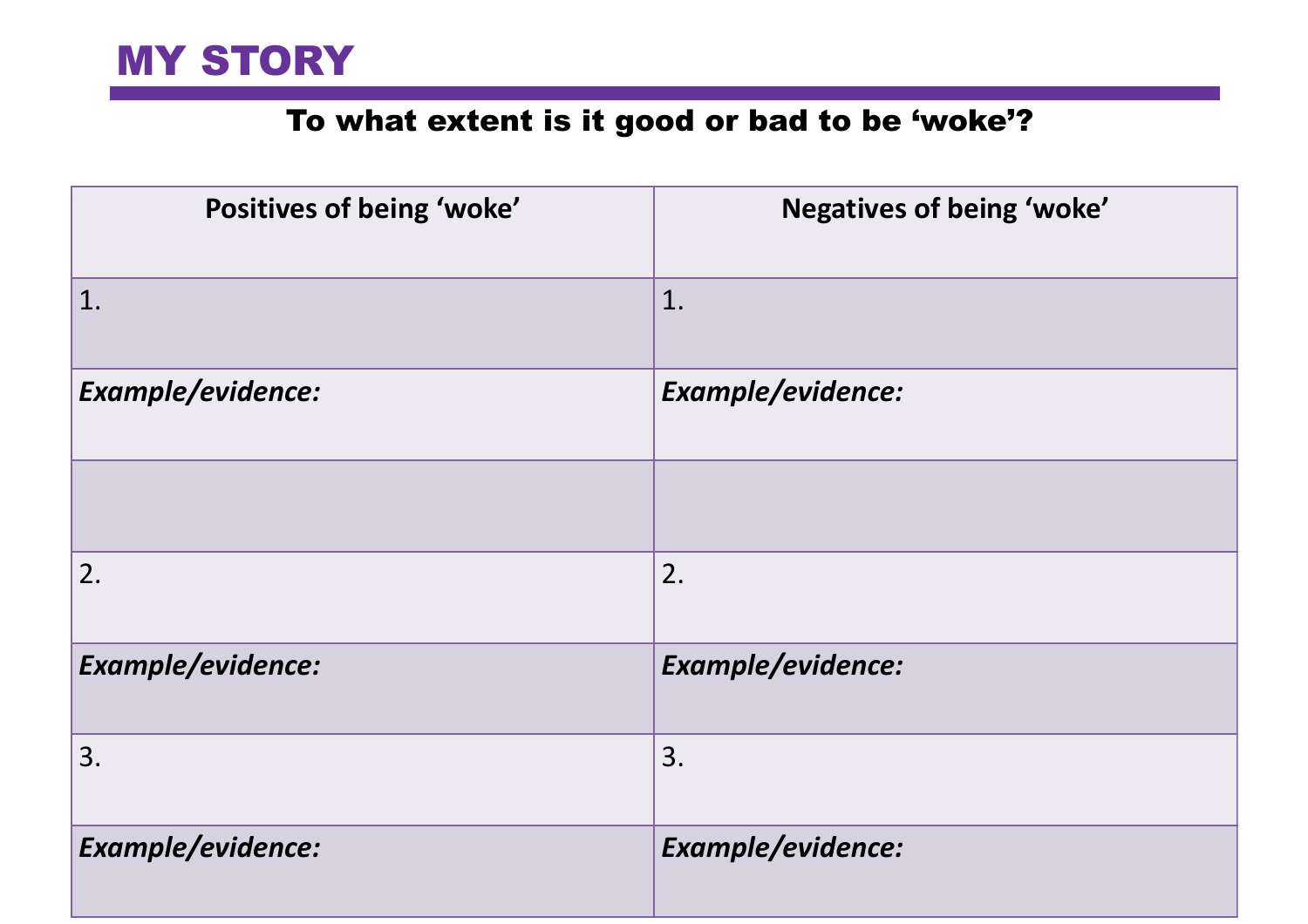### Opinion essay

**Information will soon be so easy to find on the internet that people will not need to remember anything. Do you agree?**

Nowadays all the information we could ever need is available online and some people say that means the end of having to learn anything.

It is true that these days everything you want to know is a few clicks away as long as you have internet access. However, not everyone has working internet all the time, for example in certain buildings or remote locations, so we do need to be able to remember information. Moreover, it takes time to look up everything you need to know online, whereas remembering something is immediate. The human memory is a much more efficient system.

Another problem is the quality of the information online. How do we know if it is accurate or reliable? We need to think about other facts we know and remember how to compare information from different websites. Knowing (and remembering) how to find certain information will be more important than knowing the information itself.

Finally, the internet is a good tool but it is not a useful replacement for our brains. If we did not remember anything, we would all spend even more time on our phones and computers than we already do, which is not good for society.

In conclusion, the internet offers us many things but it is still important to use our knowledge and memories. We need our memories to function without the internet and we also need to know how to use the internet properly.

#### **Secondary Plus Example**

*Write a number (1–5) to put the essay paragraphs in order.*

Main point – the advantages of using memory over searching online

Main point – the negative social effects of internet use

Introduction – an explanation of the essay question in other words

 $Conclusion -$  the internet cannot replace memory

Main point – the difficulty of finding good quality information online